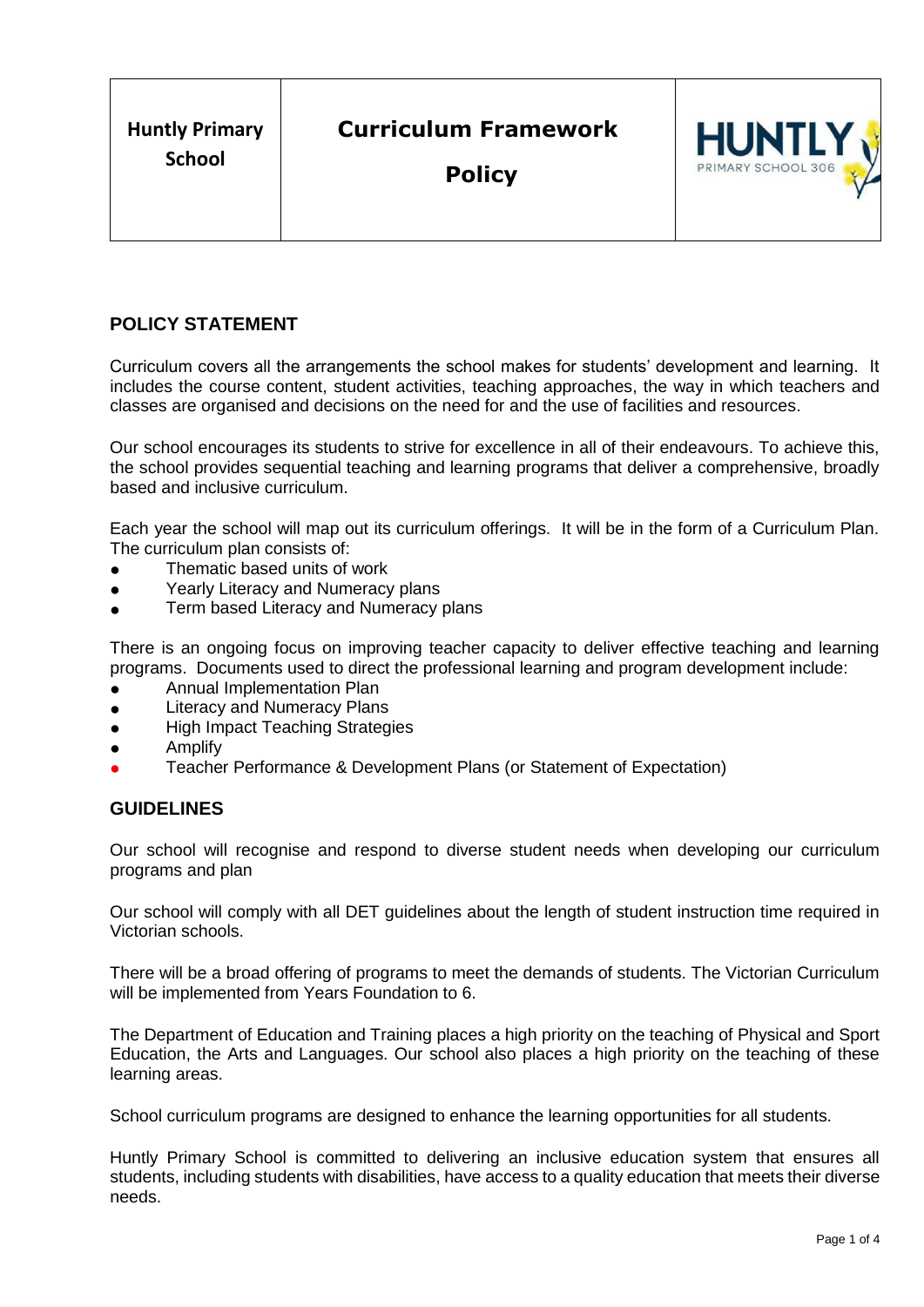Huntly Primary School will liaise with DET to provide suitable programs and resources to support the delivery of high-quality schooling for students with disabilities.

Successfully preparing young people for the transition from primary school into secondary school is an essential part of our school program.

Teaching and learning programs will be resourced through program budgets.

# **PROGRAM**

Our school will provide a variety of programs that will address the specific needs of students in relation to gender, special learning needs, disabilities and impairments.

Our school will identify and cater for the different needs of particular cohorts of students when developing its curriculum plan.

Our school when developing its Curriculum Plan will plan for 25 hours of student instruction per week.

The School Improvement Team will determine the curriculum program for the following year. This is based on student demand and the needs of the school's curriculum plan to maintain balance and a broad provision of subject choices.

Input will be sought from the staff coordinating curriculum areas when determining programs for the following school year.

The Victorian Curriculum will be used as a framework for curriculum development and delivery at years F to 6 in accordance with DET policy and guidelines.

The DET requirements related to the teaching of Physical Education, Sports Education, and Languages will continue to be implemented.

The use of Information and Communications Technology (ICT) will be integrated across the curriculum to support the improvement of teaching and learning outcomes.

Data plays a key part in the ongoing school improvement process.

#### *Data collection*

The school will continuously monitor student outcomes using a variety of assessment strategies and tools that include: (eg. NAPLAN, English Online Interview, Mathematics Online Interview, PM Benchmark Assessment, Fountas and Pinnell Assessment, Essential Assessment, Digital Assessment Library, PAT Adaptive tests).

The School Improvement Team will track whole school data, cohort and/or individual data, and identify potential teaching and learning areas that require further focus.

#### *Data analysis*

All teaching staff will implement the school's assessment schedule. A variety of approaches will then be used to analyse data at an individual, group, cohort and/or school level.

The leadership team will work with teachers (at an individual, team or whole school level) ensuring a comprehensive understanding of the importance of data, how to interpret it and how to use data to plan for continued improvement in both teaching and learning.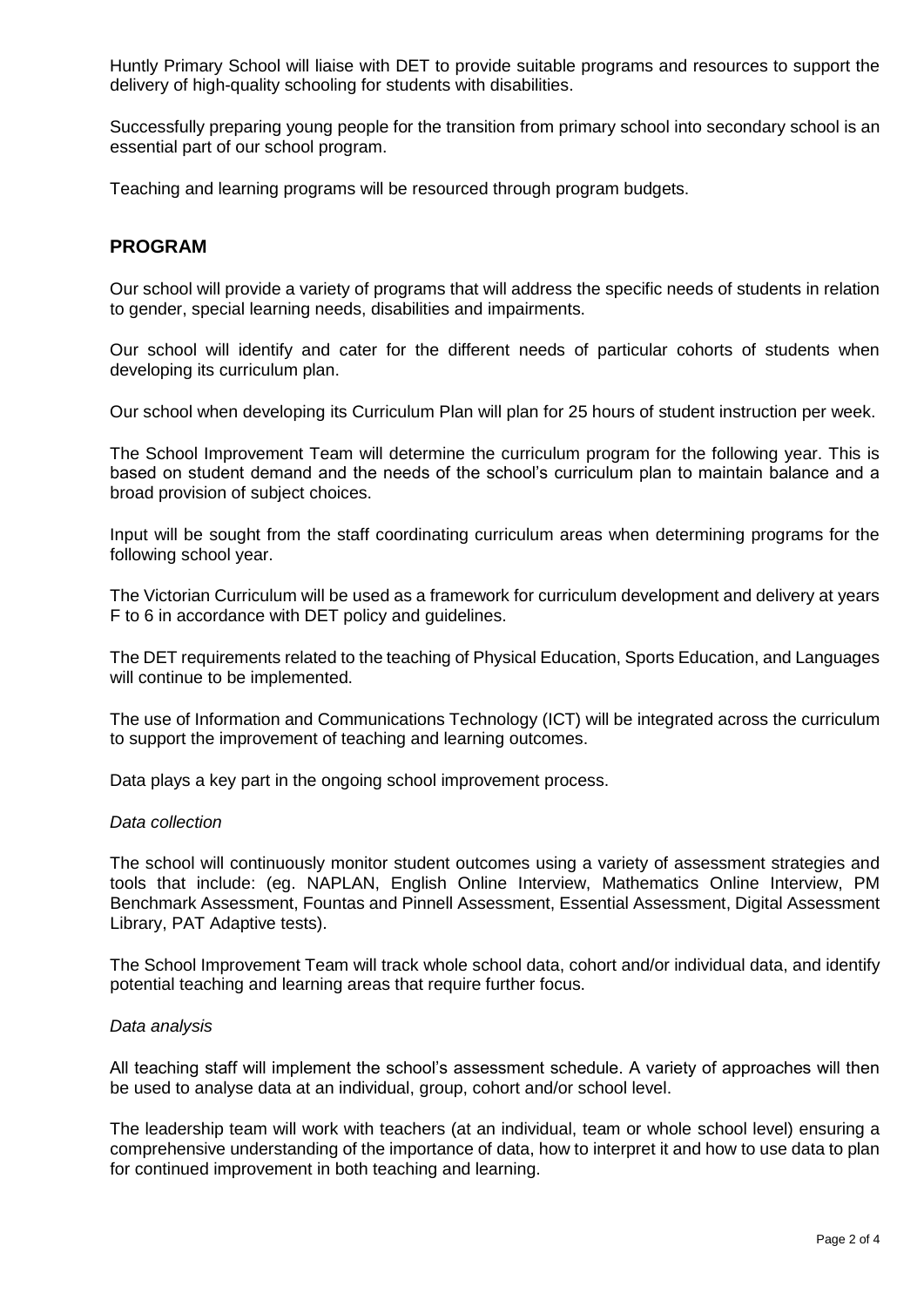The use of data will inform curriculum planning including the identification of goals, targets and key improvement strategies in the School's Strategic Plan and Annual Implementation Plan.

Data will also be used to determine student support options including those at risk, developing an Individual Learning Improvement Plan, provision of extra teaching support (including tutoring) and/or referral for further assessments.

# *Data and Achievement Reporting*

Data will be reported in different ways according to the audience.

For students: Feedback will be given about current learning and areas for future learning. This will be done through student/teacher conferences and setting learning goals. The more immediate the feedback, the greater the impact.

For staff: Both informal and formal data will be used to inform planning and teaching on both a short and long term basis. Trend data will also provide relevant information about the school's continuous improvement journey.

For parents: Student reports, parent/teacher meetings and student led conferences will provide an opportunity for teachers to provide feedback regarding student achievement.

For community: Student learning outcomes data will be reported in the Annual Report to the School Community provided to the DET, and also available on the State Register maintained by the Victorian Registration and Qualifications Authority and on the school website. The School Improvement Team will audit the year F to 6 curriculum to ensure the Domains, Dimensions and Standards of the Victorian Curriculum are addressed in planning and implemented accordingly. The audit will also inform future curriculum planning.

# **LINKS AND APPENDICES (including processes related to this policy)**

Links which are connected with this policy are:

- [Policy | education.vic.gov.au](https://www2.education.vic.gov.au/pal/curriculum-programs/policy)
- <http://www.vcaa.vic.edu.au/pages/foundation10/f10index.aspx>
- <http://curriculumplanning.vcaa.vic.edu.au/home>
- ●

# **Evaluation**

This policy will be reviewed every 3 years or more often if necessary due to changes in regulations or circumstances.

# **Review Cycle**

| Policy last reviewed       | $17th$ March 2022 |
|----------------------------|-------------------|
| <b>Approved by</b>         | Principal         |
| Next scheduled review date | March 2025        |